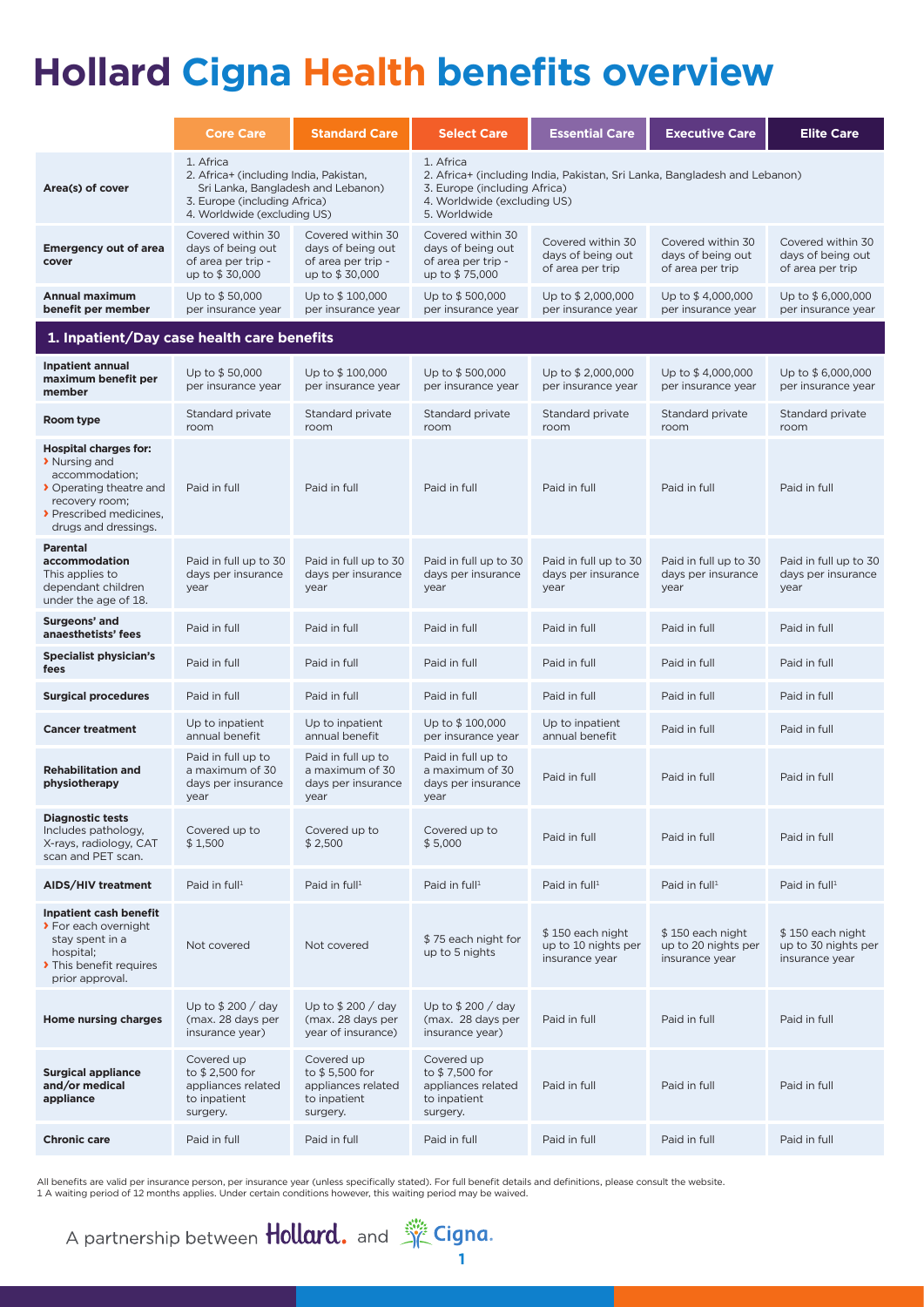|                                                                                                                                                                                                                                | <b>Core Care</b>                                                        | <b>Standard Care</b>                                                    | <b>Select Care</b>                                                      | <b>Essential Care</b>                                                   | <b>Executive Care</b>                                  | <b>Elite Care</b>                                            |
|--------------------------------------------------------------------------------------------------------------------------------------------------------------------------------------------------------------------------------|-------------------------------------------------------------------------|-------------------------------------------------------------------------|-------------------------------------------------------------------------|-------------------------------------------------------------------------|--------------------------------------------------------|--------------------------------------------------------------|
| <b>Hospice palliative care</b><br>This benefit requires prior<br>approval.                                                                                                                                                     | Not covered                                                             | Not covered                                                             | Not covered                                                             | Up to \$60,000 per<br>insurance year                                    | Up to \$60,000 per<br>insurance year                   | Up to \$60,000 per<br>insurance year                         |
| Organ transplant<br>The employee/<br>dependant must<br>contact Cigna before<br>incurring any costs<br>relating to organ<br>donation.                                                                                           | Paid in full                                                            | Paid in full                                                            | Paid in full                                                            | Paid in full                                                            | Paid in full                                           | Paid in full                                                 |
| <b>Psychiatric care</b>                                                                                                                                                                                                        | Not covered                                                             | Not covered                                                             | Paid in full for up<br>to 10 days per<br>insurance year                 | Paid in full<br>up to 20 days per<br>year of insurance                  | Paid in full<br>up to 30 days per<br>year of insurance | Paid in full<br>up to 45 days per<br>year of insurance       |
| <b>Local road ambulance</b><br>to nearest hospital                                                                                                                                                                             | Up to $$1,125$ per<br>insurance year                                    | Up to $$1,400$ per<br>insurance year                                    | Up to \$2000 per<br>insurance year                                      | Paid in full                                                            | Paid in full                                           | Paid in full                                                 |
| 2. Maternity benefits<br>Note: a waiting period of 10 months applies for cover for pregnancy, childbirth and for infertility/sterilisation treatments. Under certain conditions however,<br>this waiting period may be waived. |                                                                         |                                                                         |                                                                         |                                                                         |                                                        |                                                              |
| <b>Routine maternity</b><br><b>Complicated maternity</b>                                                                                                                                                                       | Up to \$2,500 per<br>insurance year                                     | Up to $$3,500$ per<br>insurance year                                    | Up to $$3,500$ per<br>insurance year                                    | Up to $$5,000$ per<br>insurance year                                    | Paid in full                                           | Paid in full                                                 |
| <b>Infertility treatment</b>                                                                                                                                                                                                   | Not covered                                                             | Not covered                                                             | Not covered                                                             | Not covered                                                             | Not covered                                            | 50%<br>reimbursement<br>up to \$10,000 per<br>insurance year |
| Newborn care                                                                                                                                                                                                                   | Paid in full up to<br>maternity annual<br>maximum benefit               | Paid in full up to<br>maternity annual<br>maximum benefit               | Paid in full up to<br>maternity annual<br>maximum benefit               | Paid in full up to<br>maternity annual<br>maximum benefit               | Paid in full                                           | Paid in full                                                 |
| 3. Outpatient health care benefits                                                                                                                                                                                             |                                                                         |                                                                         |                                                                         |                                                                         |                                                        |                                                              |
| <b>Outpatient annual</b><br>maximum benefit per<br>member                                                                                                                                                                      | Up to \$1,500 per<br>insurance year                                     | Up to $$2,500$ per<br>insurance year                                    | Up to $$3,000$ per<br>insurance year                                    | Up to \$4,000 per<br>insurance year                                     | Up to policy<br>annual benefit                         | Up to policy<br>annual benefit                               |
| Non-surgical and<br>minor surgical<br>procedures and<br>treatment                                                                                                                                                              | Up to \$50,000 <sup>2</sup>                                             | Up to $$100,000^2$                                                      | Up to $$500,000^2$                                                      | Up to \$2,000,000 <sup>2</sup>                                          | Paid in full                                           | Paid in full                                                 |
| <b>Cancer treatment</b>                                                                                                                                                                                                        | Up to $$50,000^2$                                                       | Up to $$100,000^2$                                                      | Up to $$100,000^2$                                                      | Up to $$2,000,000^2$                                                    | Paid in full                                           | Paid in full                                                 |
| Kidney dialysis                                                                                                                                                                                                                | Up to $$50,000^2$                                                       | Up to $$100,000^2$                                                      | Up to $$500,000^2$                                                      | Up to $$2,000,000^2$                                                    | Paid in full                                           | Paid in full                                                 |
| <b>Consultations with</b><br>medical practitioners<br>and specialists                                                                                                                                                          | Paid in full up to<br>outpatient annual<br>maximum benefit              | Paid in full up to<br>outpatient annual<br>maximum benefit              | Paid in full up to<br>outpatient annual<br>maximum benefit              | Paid in full up to<br>outpatient annual<br>maximum benefit              | Paid in full                                           | Paid in full                                                 |
| <b>Diagnostic tests</b><br>Includes pathology,<br>X-rays, radiology, CAT<br>scan, MRI scan and PET<br>scan.                                                                                                                    | Paid in full up to<br>outpatient annual<br>maximum benefit              | Paid in full up to<br>outpatient annual<br>maximum benefit              | Paid in full up to<br>outpatient annual<br>maximum benefit              | Paid in full up to<br>outpatient annual<br>maximum benefit              | Paid in full                                           | Paid in full                                                 |
| Prescribed medicines /<br>drugs and dressings                                                                                                                                                                                  | Up to $$500$ per<br>insurance year                                      | Up to $$1,000$ per<br>insurance year                                    | Up to \$1,500 per<br>insurance year                                     | Paid in full up to<br>outpatient annual<br>maximum benefit              | Paid in full                                           | Paid in full                                                 |
| Chiropractic,<br>osteopathy and<br>chiropody treatment                                                                                                                                                                         | Not covered                                                             | Not covered                                                             | Not covered                                                             | Paid in full up to<br>outpatient annual<br>maximum benefit              | Paid in full                                           | Paid in full                                                 |
| <b>Rehabilitation and</b><br>physiotherapy                                                                                                                                                                                     | 5 sessions per<br>insurance year                                        | 10 sessions per<br>insurance year                                       | 10 sessions per<br>insurance year                                       | Paid in full up to<br>outpatient annual<br>maximum benefit              | Paid in full                                           | Paid in full                                                 |
| AIDS/HIV tests and<br>medication                                                                                                                                                                                               | Paid in full up to<br>outpatient annual<br>maximum benefit <sup>3</sup> | Paid in full up to<br>outpatient annual<br>maximum benefit <sup>3</sup> | Paid in full up to<br>outpatient annual<br>maximum benefit <sup>3</sup> | Paid in full up to<br>outpatient annual<br>maximum benefit <sup>3</sup> | Paid in full <sup>3</sup>                              | Paid in full <sup>3</sup>                                    |
| <b>Alternative therapies</b>                                                                                                                                                                                                   | Paid in full up to<br>outpatient annual<br>maximum benefit              | Paid in full up to<br>outpatient annual<br>maximum benefit              | Paid in full up to<br>outpatient annual<br>maximum benefit              | Paid in full up to<br>outpatient annual<br>maximum benefit              | Paid in full                                           | Paid in full                                                 |
| <b>Annual routine tests</b><br>One eye test and hear-<br>ing test for children<br>under the age of 15.                                                                                                                         | Not covered                                                             | Not covered                                                             | Not covered                                                             | Paid in full up to<br>outpatient annual<br>maximum benefit              | Paid in full                                           | Paid in full                                                 |

2 Not subject to the outpatient annual maxium benefit. 3 A waiting period of 12 months applies. Under certain conditions however, this waiting period may be waived.

A partnership between **Hollard.** and  $\frac{1}{2}$  Cigna.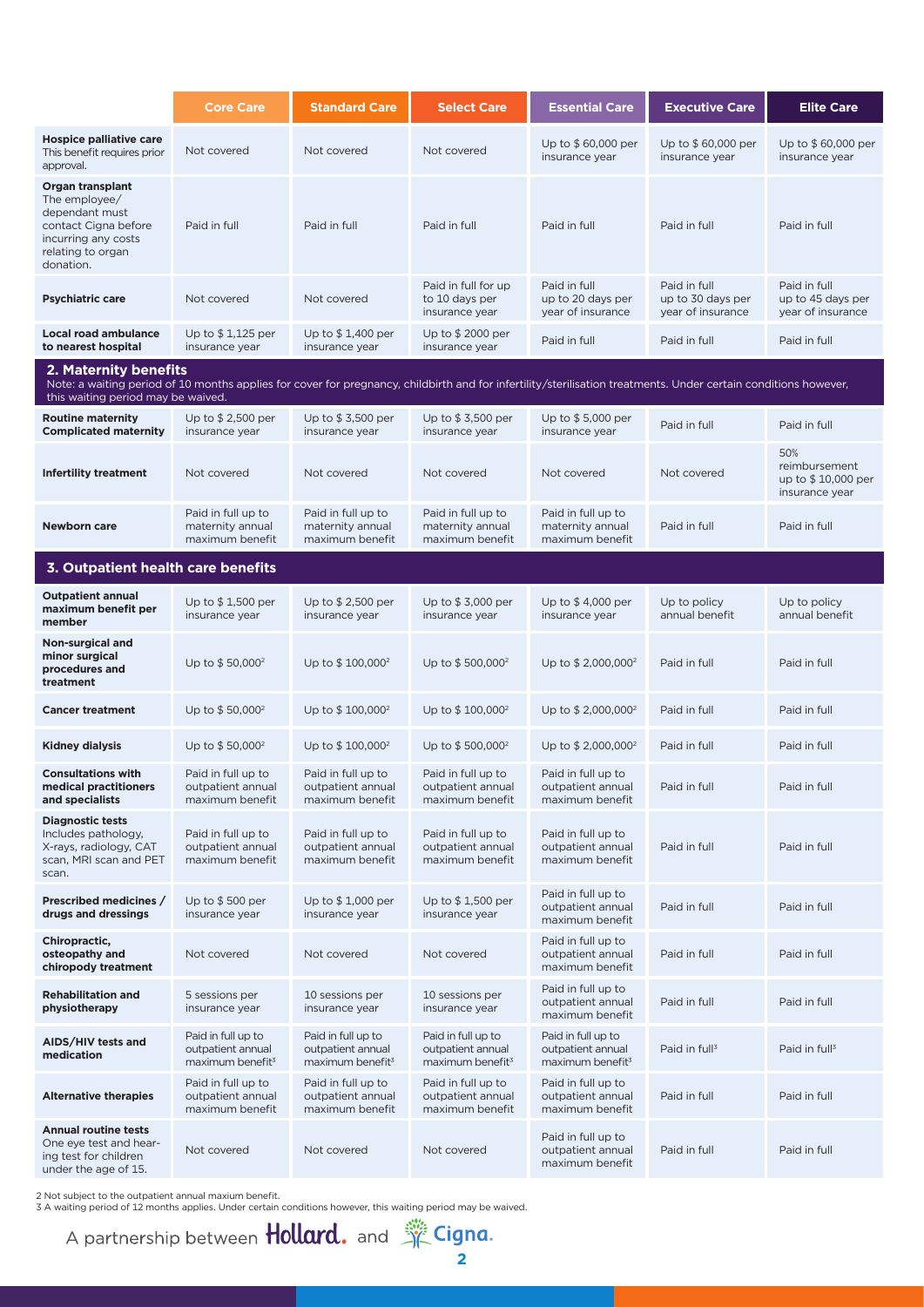|                                                                                                                                                                                                                                                                                                                                                                                        | <b>Core Care</b>                                           | <b>Standard Care</b>                                       | <b>Select Care</b>                                         | <b>Essential Care</b>                                        | <b>Executive Care</b>                                        | <b>Elite Care</b>                                                                            |
|----------------------------------------------------------------------------------------------------------------------------------------------------------------------------------------------------------------------------------------------------------------------------------------------------------------------------------------------------------------------------------------|------------------------------------------------------------|------------------------------------------------------------|------------------------------------------------------------|--------------------------------------------------------------|--------------------------------------------------------------|----------------------------------------------------------------------------------------------|
| <b>Well child tests</b><br>This benefit will be<br>payable for dependent<br>children aged 6<br>and under, with<br>immunisation covered<br>for all dependants                                                                                                                                                                                                                           | Not covered                                                | Not covered                                                | Not covered                                                | Paid in full up to<br>outpatient annual<br>maximum benefit   | Paid in full                                                 | Paid in full                                                                                 |
| <b>Vaccinations and</b><br>preventive medication<br>e.g. against malaria<br>This benefit will<br>be payable for<br>vaccinations and<br>preventive medication.                                                                                                                                                                                                                          | Paid in full up to<br>outpatient annual<br>maximum benefit | Paid in full up to<br>outpatient annual<br>maximum benefit | Paid in full up to<br>outpatient annual<br>maximum benefit | Paid in full up to<br>outpatient annual<br>maximum benefit   | Paid in full                                                 | Paid in full                                                                                 |
| <b>Surgical appliance</b><br>and/or medical<br>appliance                                                                                                                                                                                                                                                                                                                               | Not covered                                                | Not covered                                                | Not covered                                                | Paid in full up to<br>outpatient annual<br>maximum benefit   | Paid in full                                                 | Paid in full                                                                                 |
| <b>Emergency dental</b><br>treatment                                                                                                                                                                                                                                                                                                                                                   | Not covered                                                | Not covered                                                | Up to \$1,000 per<br>insurance year                        | Up to \$1,500 per<br>insurance year                          | Up to $$1,500$ per<br>insurance year                         | Up to \$1,500 per<br>insurance year                                                          |
| <b>Psychiatric care</b>                                                                                                                                                                                                                                                                                                                                                                | Not covered                                                | Not covered                                                | Not covered                                                | 50%<br>reimbursement<br>up to $$1,500$ per<br>insurance year | 50%<br>reimbursement<br>up to $$1,500$ per<br>insurance year | 50%<br>reimbursement<br>up to \$1,500 per<br>insurance year                                  |
| <b>Chronic care</b>                                                                                                                                                                                                                                                                                                                                                                    | Up to \$50,0004                                            | Up to \$100,000 <sup>4</sup>                               | Up to \$500,000 <sup>4</sup>                               | Up to \$2,000,000 <sup>4</sup>                               | Paid in full                                                 | Paid in full                                                                                 |
| 4. Wellness benefits                                                                                                                                                                                                                                                                                                                                                                   |                                                            |                                                            |                                                            |                                                              |                                                              |                                                                                              |
| Routine adult physical<br>exams                                                                                                                                                                                                                                                                                                                                                        | Covered up to<br>\$200 per<br>insurance year               |                                                            |                                                            | Cover up to $$500$<br>per insurance year                     | Cover up to<br>\$1,000 per<br>insurance year                 | Up to \$2,000<br>per insurance year                                                          |
| Pap smear<br>Cigna will pay<br>charges for an annual<br>Papanicolaou screening.                                                                                                                                                                                                                                                                                                        |                                                            |                                                            |                                                            | Paid in full                                                 | Paid in full                                                 | Paid in full<br>Paid in full<br>Paid in full<br>Included<br>Included<br>Included<br>Included |
| <b>Prostate cancer</b><br>screening<br>Cigna will pay charges<br>for an annual prostate<br>cancer screening for<br>eligible males over 50<br>years old.                                                                                                                                                                                                                                |                                                            |                                                            | Covered up to                                              | Paid in full                                                 | Paid in full                                                 |                                                                                              |
| <b>Mammograms for</b><br>breast cancer screening<br>or diagnostic purposes<br>This benefit will be paid<br>in respect of:<br>> one baseline<br>mammogram for<br>asymptomatic women<br>aged 35-39;<br>$\lambda$ a mammogram for<br>asymptomatic women<br>aged 40-49 every<br>two years or more if<br>medically necessary;<br>> a mammogram every<br>year for women aged<br>50 and over. |                                                            | Covered up to<br>\$300 per<br>insurance year               | \$500 per<br>insurance year                                | Paid in full                                                 | Paid in full                                                 |                                                                                              |
| <b>Country guides</b>                                                                                                                                                                                                                                                                                                                                                                  | Included                                                   | Included                                                   | Included                                                   | Included                                                     | Included                                                     |                                                                                              |
| 2 <sup>nd</sup> opinion programme                                                                                                                                                                                                                                                                                                                                                      | Included                                                   | Included                                                   | Included                                                   | Included                                                     | Included                                                     |                                                                                              |
| <b>Employee assistance</b><br>programme<br>Telephone counselling                                                                                                                                                                                                                                                                                                                       | Not included                                               | Not included                                               | Not included                                               | Included                                                     | Included                                                     |                                                                                              |
| <b>Pre-assignment</b><br>assistance<br>4 Not subject to the outpatient annual maxium benefit.                                                                                                                                                                                                                                                                                          | Not included                                               | Not included                                               | Not included                                               | Included                                                     | Included                                                     |                                                                                              |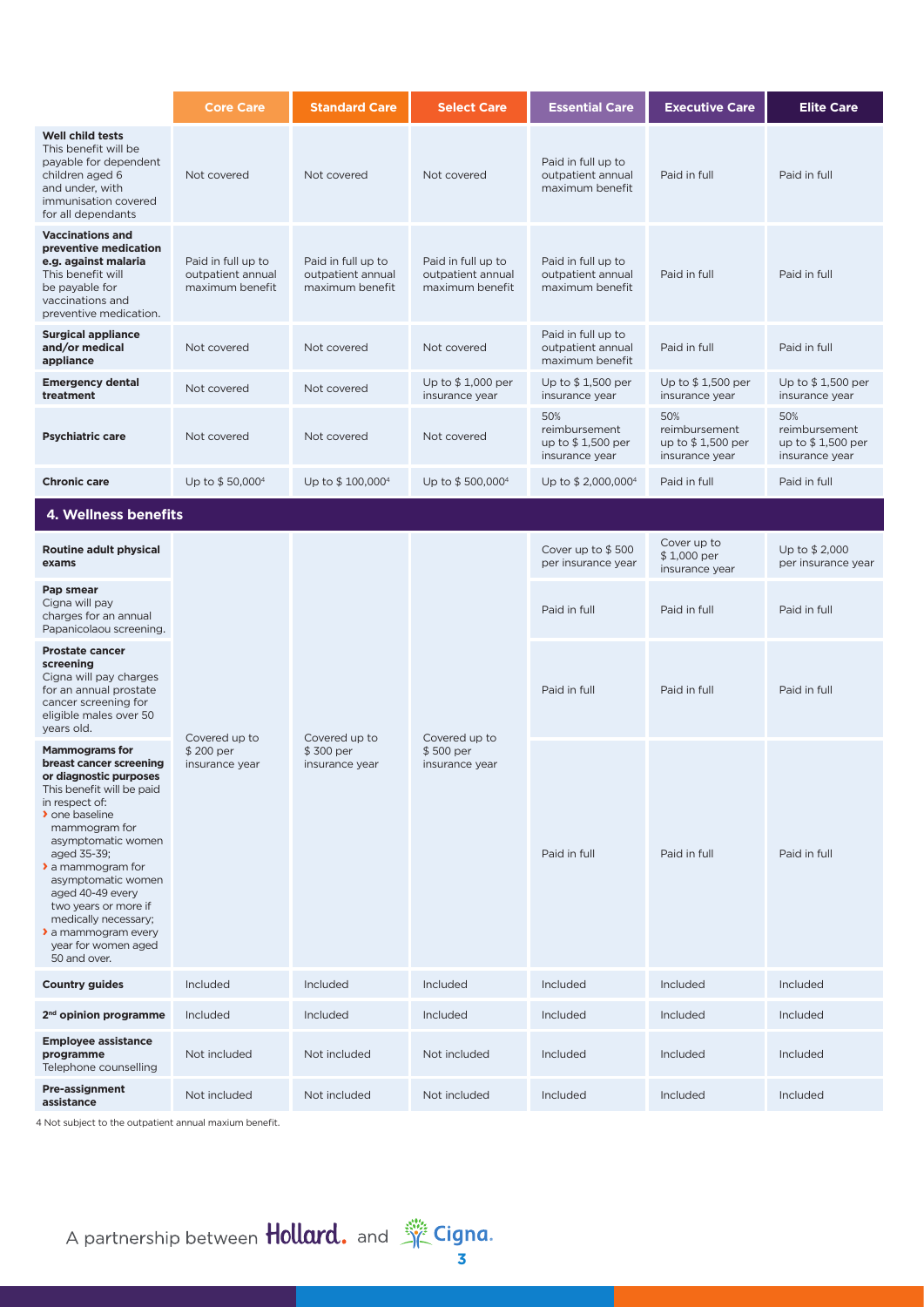|                                                                                                                                                                                                                                      | <b>Core Care</b>                                                                          | <b>Standard Care</b>                                                                      | <b>Select Care</b>                                                                        | <b>Essential Care</b>                                            | <b>Executive Care</b>                                            | <b>Elite Care</b>                                                |
|--------------------------------------------------------------------------------------------------------------------------------------------------------------------------------------------------------------------------------------|-------------------------------------------------------------------------------------------|-------------------------------------------------------------------------------------------|-------------------------------------------------------------------------------------------|------------------------------------------------------------------|------------------------------------------------------------------|------------------------------------------------------------------|
| <b>Online Health</b><br>risk assessment<br>and Targeted risk<br>assessment<br>Access to online Health<br>risk assessments,<br>Targeted risk<br>assessments.                                                                          | Not included                                                                              | Not included                                                                              | Not included                                                                              | Included                                                         | Included                                                         | Included                                                         |
| 5. Medical evacuation and repatriation benefits                                                                                                                                                                                      |                                                                                           |                                                                                           |                                                                                           |                                                                  |                                                                  |                                                                  |
| <b>Medical evacuation</b><br>and repatriation annual<br>maximum benefit per<br>member                                                                                                                                                | Up to \$50,000<br>per insurance year                                                      | Up to \$50,000<br>per insurance year                                                      | Up to \$50,000<br>per insurance year                                                      | Up to policy<br>annual benefit                                   | Up to policy<br>annual benefit                                   | Up to policy<br>annual benefit                                   |
| <b>Repatriation</b><br>assistance<br>> Area of cover                                                                                                                                                                                 | Africa (based on<br>nearest location<br>where treatment is<br>available in Africa)        | Africa (based on<br>nearest location<br>where treatment is<br>available in Africa)        | Africa (based on<br>nearest location<br>where treatment is<br>available in Africa)        | Nearest worldwide<br>location where<br>treatment is<br>available | Nearest worldwide<br>location where<br>treatment is<br>available | Nearest worldwide<br>location where<br>treatment is<br>available |
| <b>b</b> organising and paying<br>the cost of your return<br>or transportation to a<br>hospital                                                                                                                                      | Paid in full up<br>to medical<br>evacuation and<br>repatriation annual<br>maximum benefit | Paid in full up<br>to medical<br>evacuation and<br>repatriation annual<br>maximum benefit | Paid in full up<br>to medical<br>evacuation and<br>repatriation annual<br>maximum benefit | Paid in full                                                     | Paid in full                                                     | Paid in full                                                     |
| ▶ organising and paying<br>the cost of the return<br>of an insured travel<br>companion and minor<br>children                                                                                                                         | Paid in full up<br>to medical<br>evacuation and<br>repatriation annual<br>maximum benefit | Paid in full up<br>to medical<br>evacuation and<br>repatriation annual<br>maximum benefit | Paid in full up<br>to medical<br>evacuation and<br>repatriation annual<br>maximum benefit | Paid in full                                                     | Paid in full                                                     | Paid in full                                                     |
| reimbursement of your<br>accommodation costs<br>and those incurred by<br>the insured members<br>of your family or<br>an insured person<br>travelling with you                                                                        | Up to $$150 / day$<br>for a maximum of<br>10 days                                         | Up to $$150 / day$<br>for a maximum of<br>10 days                                         | Up to $$150 / day$<br>for a maximum of<br>10 days                                         | Up to $$150 / day$<br>for a maximum of<br>10 days                | Up to $$150 / day$<br>for a maximum of<br>10 days                | Up to $$150 / day$<br>for a maximum of<br>10 days                |
| <b>Hospitalisation in situ</b><br>paying the costs that<br>enable a member of<br>your family to get to<br>you in hospital:<br>> outward/return<br>journey<br>cost of accommodation<br>locally until you are<br>repatriated           | Up to $$150 / day$<br>for a maximum of<br>10 days                                         | Up to $$150 / day$<br>for a maximum of<br>10 days                                         | Up to $$150 / day$<br>for a maximum of<br>10 days                                         | Up to $$150 / day$<br>for a maximum of<br>10 days                | Up to $$150 / day$<br>for a maximum of<br>10 days                | Up to $$150 / day$<br>for a maximum of<br>10 days                |
| Early return assistance:<br>organising and paying<br>transportation costs                                                                                                                                                            | Paid in full up<br>to medical<br>evacuation and<br>repatriation annual<br>maximum benefit | Paid in full up<br>to medical<br>evacuation and<br>repatriation annual<br>maximum benefit | Paid in full up<br>to medical<br>evacuation and<br>repatriation annual<br>maximum benefit | Paid in full                                                     | Paid in full                                                     | Paid in full                                                     |
| <b>Assistance in the</b><br>event of your<br>company assignment<br>being curtailed:<br>paying the travel costs<br>of your replacement<br>colleague                                                                                   | Paid in full up<br>to medical<br>evacuation and<br>repatriation annual<br>maximum benefit | Paid in full up<br>to medical<br>evacuation and<br>repatriation annual<br>maximum benefit | Paid in full up<br>to medical<br>evacuation and<br>repatriation annual<br>maximum benefit | Paid in full                                                     | Paid in full                                                     | Paid in full                                                     |
| <b>Dispatch of medicines</b><br>unavailable locally                                                                                                                                                                                  | Paid in full up<br>to medical<br>evacuation and<br>repatriation annual<br>maximum benefit | Paid in full up<br>to medical<br>evacuation and<br>repatriation annual<br>maximum benefit | Paid in full up<br>to medical<br>evacuation and<br>repatriation annual<br>maximum benefit | Paid in full                                                     | Paid in full                                                     | Paid in full                                                     |
| <b>Assistance in the event</b><br>of an insured person's<br>death<br>repatriation of mortal<br>remains<br>> additional costs for the<br>transportation of the<br>insured members of the<br>deceased's family or an<br>insured person | Paid in full up<br>to medical<br>evacuation and<br>repatriation annual<br>maximum benefit | Paid in full up<br>to medical<br>evacuation and<br>repatriation annual<br>maximum benefit | Paid in full up<br>to medical<br>evacuation and<br>repatriation annual<br>maximum benefit | Paid in full                                                     | Paid in full                                                     | Paid in full                                                     |